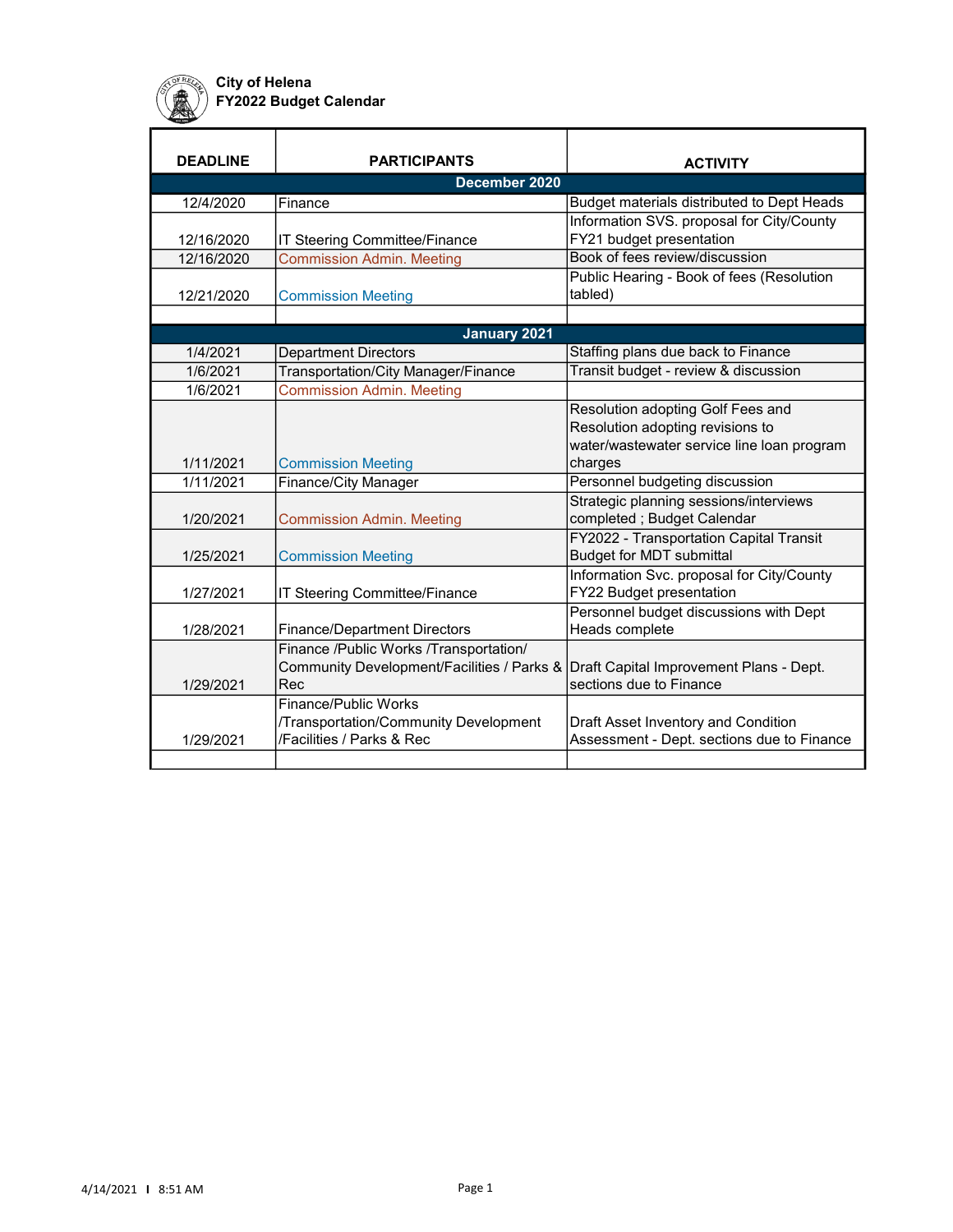| <b>DEADLINE</b> | <b>PARTICIPANTS</b>                 | <b>ACTIVITY</b>                                                               |  |
|-----------------|-------------------------------------|-------------------------------------------------------------------------------|--|
| FEBRUARY 2021   |                                     |                                                                               |  |
|                 |                                     | Discussion of the strategic goals/plans -HCC                                  |  |
| 2/3/2021        | <b>Commission Admin. Meeting</b>    | & public engagement                                                           |  |
| 2/8/2021        | <b>Commission Meeting</b>           |                                                                               |  |
|                 |                                     | IT Board meets to review and approve                                          |  |
|                 |                                     | proposed FY 2022 IT operations and capital                                    |  |
| 2/10/2021       | Joint City/County IT Board Meeting  | budgets                                                                       |  |
| 2/17/2021       | <b>Commission Admin. Meeting</b>    | <b>HCC Budget Priorities</b>                                                  |  |
| 2/19/2021       | Joint City/County Facilities Budget | Facility rental rate planning session                                         |  |
|                 |                                     | <b>Resolution - Adopting Strategic Outcomes</b><br>and Priorities             |  |
| 2/22/2021       | <b>Commission Meeting</b>           |                                                                               |  |
|                 |                                     | City-wide budget development of debt<br>service, investment income, liability |  |
| 2/26/2021       | Finance                             | insurance, etc. complete                                                      |  |
|                 |                                     | City-Wide cost allocations for internal service                               |  |
| 2/28/2021       | Finance/Public Works                | funds and IT budgets                                                          |  |
|                 |                                     |                                                                               |  |
|                 | <b>MARCH 2021</b>                   |                                                                               |  |
|                 |                                     | DRAFT City-Wide revenue projections                                           |  |
| 3/5/2021        | <b>Finance/Department Directors</b> | complete for Budget Year 2022                                                 |  |
|                 |                                     | All operating and capital budget submissions                                  |  |
| 3/5/2021        | <b>Department Heads</b>             | due to Finance                                                                |  |
|                 |                                     | FY 2021 Financial Status Report -                                             |  |
| 3/17/2021       | <b>Commission Admin. Meeting</b>    | Appropriations review                                                         |  |
| 3/22/2021       | <b>Commission Meeting</b>           |                                                                               |  |
|                 |                                     |                                                                               |  |
|                 | <b>APRIL 2021</b>                   |                                                                               |  |
| 4/3/2021        | <b>Commission Admin. Meeting</b>    |                                                                               |  |
| 4/5/2021        | <b>Commission Meeting</b>           |                                                                               |  |
| 4/14/2021       | <b>Commission Admin. Meeting</b>    |                                                                               |  |
| 4/16/2021       | <b>Commission Meeting</b>           |                                                                               |  |
|                 |                                     |                                                                               |  |
| 4/16/2021       | Finance / City Manager              | DRAFT Preliminary Budget to City Manager                                      |  |
|                 |                                     |                                                                               |  |